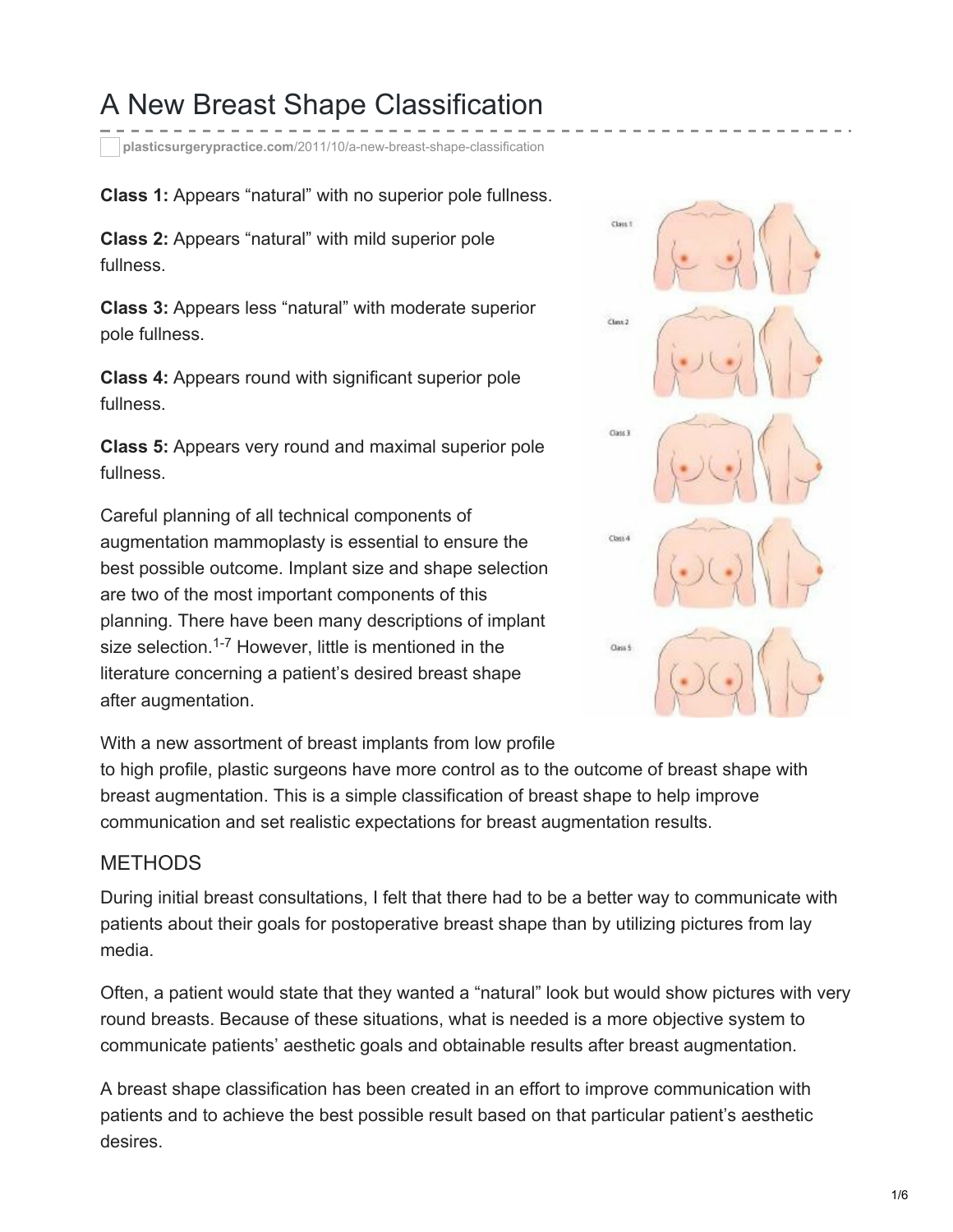This classification was used in the initial consultations of 30 patients. Preoperatively, patients were shown the breast shape classification with preop and postop pictures of other patients in each class on a screen. For example, if a patient desired a medium "C" with a class 3 breast shape, then they were shown pictures on the screen matching those wishes.

Figure 1: An example of class 1 breast shape. A 32-year-old with 32 B cup size breasts desiring a medium C with 1/5 in definition. Allergan Style 15 (moderate profile), 265-cc smooth round silicone implants were placed in a submuscular pocket in this 5-foot-6-inch, 120-pound patient.

Figure 2: An example of class 2 breast shape. A 25-year-old with 32 A cup size breasts desiring a medium C with 2/5 in definition. Allergan style 20 (moderately high), 260-cc smooth round silicone implants were placed in a submuscular pocket in this 5-foot-2-inch, 110-pound patient.

Figure 3: An example of class 3 breast shape. A 39-year-old with 32 A/B cup size breasts desiring a medium C with 3/5 in definition. Allergan Style 20 (moderately high), 325-cc smooth round silicone implants were placed in a submuscular pocket in this 5-foot-2-inch, 112-pound patient.

They were shown multiple before-and-after photos of patients with a similar body habitus and desires. They were then asked to rate their likes and dislikes in each photo. Using this method, patients provided more valuable insight into their desires in order to help their physicians achieve an improved result.

In our conversations to determine breast shape, the "volume" of an implant is not used. Instead, gauge the amount of preoperative







breast tissue and the different profiles of implants available. For example, a class 4 or 5 breast shape would require a higher-profile implant to achieve a rounder appearance than a more natural-appearing breast, such as a class 2 or 3.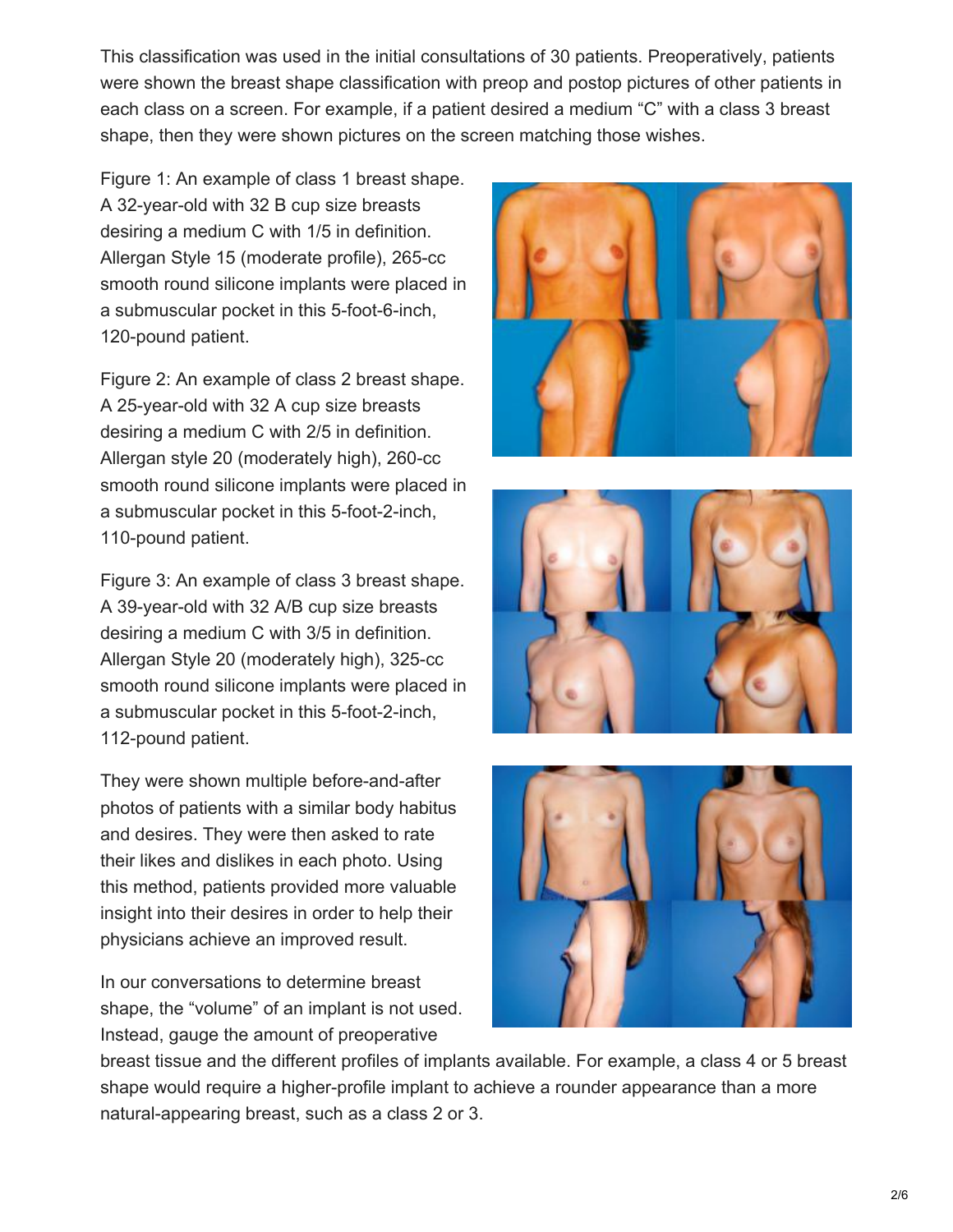The size of implants chosen is then judged based on desired breast size (ie, small "C," medium "C," and large "C") and the amount of breast tissue a patient has preoperatively. For example, a patient with B cup size breasts desiring a "large C" would probably get 300-cc implants, but a patient with A cup size breasts would more likely require 360-cc implants.

Intraoperatively, various sizers are used. The patient is placed in a sitting position to judge for final shape and size.

A survey was conducted postoperatively, with a mean follow-up time of 8 months (with a range of 6 months to 1 year).

## RESULTS

These patients found the classification to be extremely helpful during the initial consultation. The classification was rated 9.3 out of 10 (with 1 being least helpful and 10 being most helpful) for communicating desires and developing realistic expectations. The correlation between preoperative and postoperative goals was rated as 9.2 out of 10 (with 1 being not close to 10 being extremely close).

### **DISCUSSION**

Plastic surgeons have never before had a more complete assortment of styles of breast implants, which translates into greater control over breast shape.

An effective communication between the surgeon and patient regarding the size and shape after breast augmentation improves outcomes in terms of patient satisfaction. Sizing of the breast has been described in multiple previous articles and is beyond the scope of this article. $8-15$  Determination of shape is mentioned infrequently or not at all.

By using this new breast shape classification and teaching it to prospective patients, you have a very powerful tool in communicating shape issues with patients who often don't have a good construct for knowing exactly what they want their breasts to look like after surgery.

When patients pick out pictures of breasts that they like, it is easy to assign a numerical value to the roundness of the breast from 1 to 5, and then make them aware of the type of breast shape that they like. This is more useful to determine shape than using preoperative sizers in a bra during consultation, as this technique can give inaccurate information and does not address the shape.

In the consultation, the final statement might sound like, "Mrs Smith, the breast that you desire would be a medium 'C' with 3 out of 5 in definition or roundness."

This classification is helpful not only for communicating a desired breast shape between patient and surgeon, but also for setting limitations of a patient's desire when their anatomy is not suitable for a certain shape.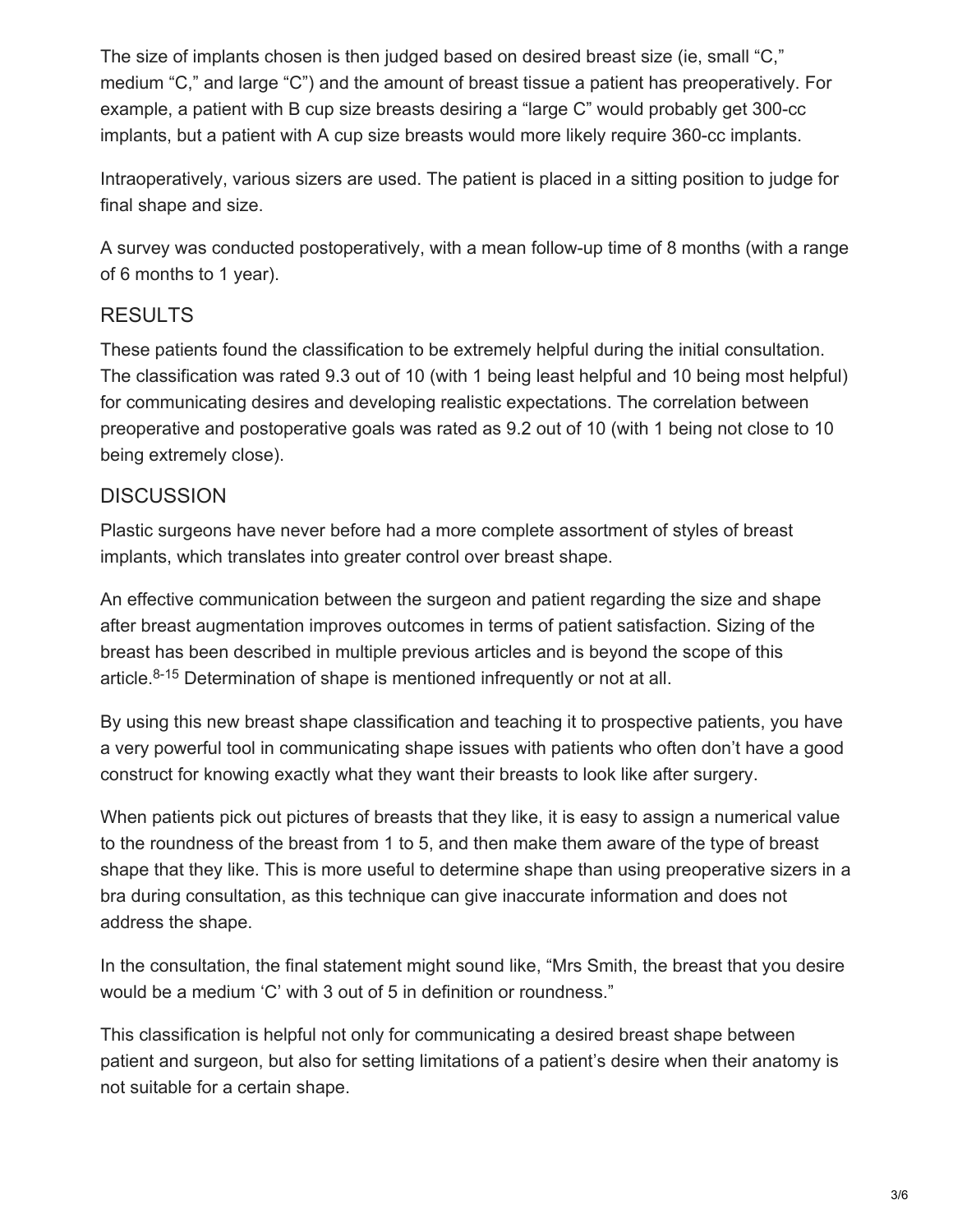For example, a patient with small breasts and minimal parenchyma will not be able to achieve a natural-appearing breast shape class 1. In this case, we would tell the patient that because she has little to no breast tissue, the best we can do is a class 2 or 3 in definition.

In contrast, a patient with fuller breasts and moderate parenchyma desiring a class 5 appearing breast shape would be difficult to accommodate because the moderate amount of breast tissue would cover the implant precluding the rounder, "unnatural" shape. In this situation, the patient would be told that this result would not be possible with breast augmentation alone, and a mastopexy might be recommended to achieve what she desires.

Figure 4: An example of class 4 breast shape. A 25-year-old with 32 A cup size breasts desiring a small C with 4/5 in definition. Mentor high-projection smooth round saline implants 330 cc filled to 330 cc were placed in a submuscular pocket in this 5-foot-5-inch, 110-pound patient.

Figure 5: An example of class 5 breast shape. A 29-year-old with 32 A cup size breasts desiring a large C with 5/5 in definition. Allergan Style 45 (highest profile), 360-cc smooth round silicone implants were placed in a submuscular pocket in this 5-foot-6-inch, 115-pound patient.







On The Web!

**See also "A New [Breast](http://a360-wp-uploads.s3.amazonaws.com/wp-content/uploads/plastics/issues/articles/2007-12_03.asp)" by John Bitar, MD, in the December 2007 issue of***PSP***.**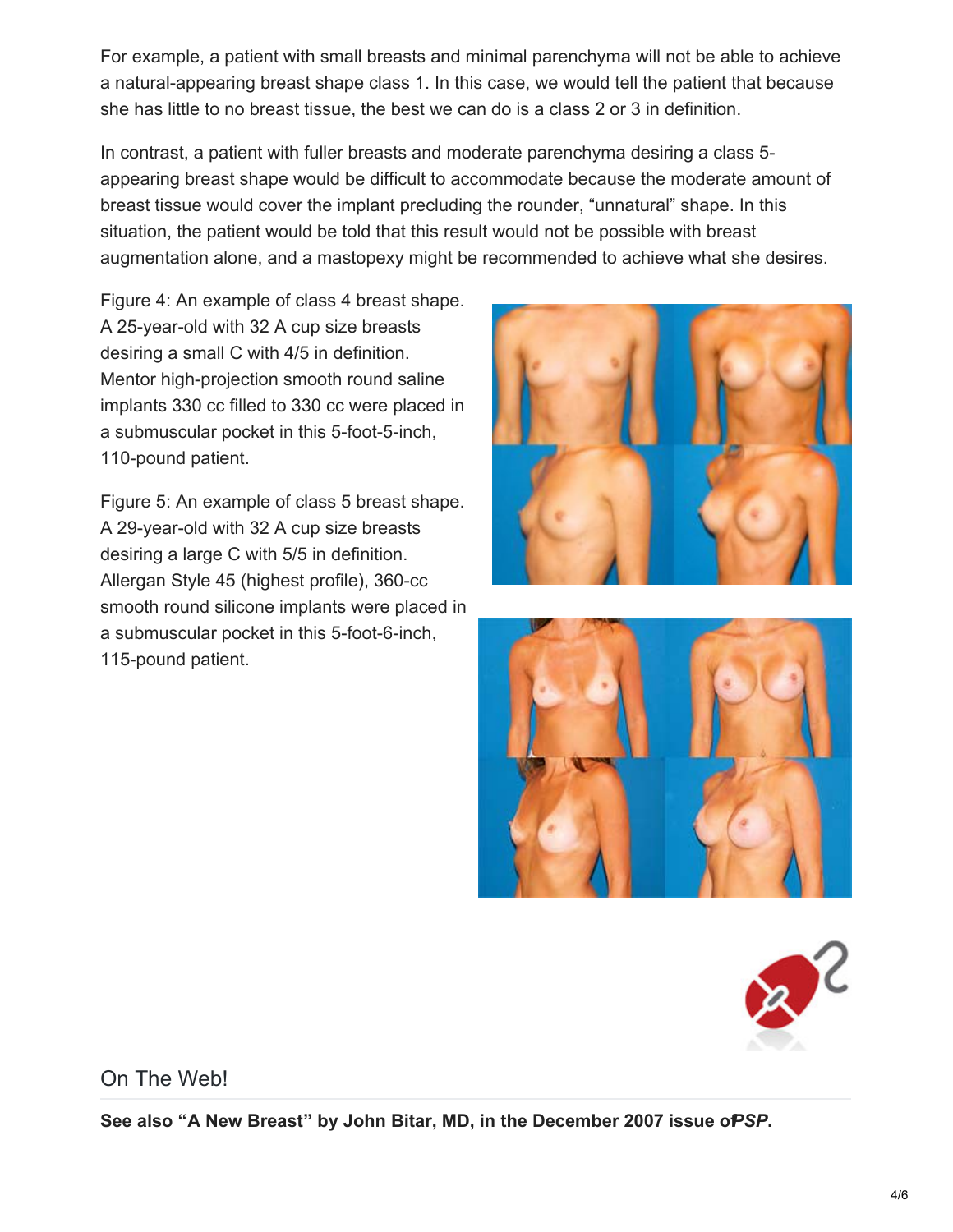The use of a new breast shape classification has helped me communicate better with patients undergoing breast augmentation regarding their desired shape. In addition, it has been an extremely helpful tool during the initial consultation in setting realistic expectations, as well as pointing out limitations.

*Paul E. Chasan, MD, FACS, is a plastic surgeon in private practice in Del Mar, Calif. He can be reached at (858) 450-1555.*

*The author acknowledges the contribution to this article by Karl Nguyen, MD.*

#### References

- 1. Mentor Corp. Saline-Filled Breast Implant Surgery: Making an Informed Decision. Santa Barbara: Mentor Corp, 2000;11-19.
- 2. McGhan Medical Corp. *Saline-Filled Breast Implant Surgery: Making an Informed Decision.* Santa Barbara: McGhan Medical Corp; 2000: 10-18.
- 3. Tebbetts JB. *Dimensional Augmentation Mammaplasty Using the BioDimensional System.* Santa Barbara: McGhan Medical Corp; 1994: 1-90.
- 4. Tebbetts JB. Dual plane breast augmentation: Optimizing implant-soft tissue relationships in a wide range of breast types. *Plast Reconstr Surg.* 2001;107:1255.
- 5. Gorney M. Preventing litigation in breast augmentation. *Clin Plast Surg.* 2001;28:607.
- 6. Tebbetts JB. Achieving a predictable 24-hour return to normal activities following breast augmentation: Refining practices using motion and time study principles. Part I. *Plast Reconstr Surg.* 2002;109:273.
- 7. Tebbetts JB. Achieving a predictable 24-hour return to normal activities following breast augmentation: Patient preparation, refined surgical techniques and instrumentation. Part II. *Plast Reconstr Surg.* 2002;109:293.
- 8. Lipton B. Are you wearing the wrong size bra? *Ladies' Home Journal.* March 1996;46.
- 9. Young VL. The efficacy of breast augmentation: Breast size increase, patient satisfaction, and psychological effects (Letter) (Reply). *Plast Reconstr Surg.* 1995;96:1237.
- 10. Thomas D. The quest for the perfect bra. SELF. March 1995;146.
- 11. Penn J. Breast reduction. *Br J Plast Surg.* 1955;7:357.
- 12. Yalom M. *A History of the Breast.* New York: Knopf; 1997: 172-183.
- 13. Gittelson B. inventor; Triumph-Universa GmbH, assignee. Bust measuring device. US Patent 2 946 125. July 26, 1960.
- 14. Smith DJ, Palin WE, Katch VL, Bennett JE. Breast volume and anthropomorphic measurements: Normal values. *Plast Reconstr Surg.* 1996;78:331.
- 15. Westreich M. Anthropomorphic breast measurement protocol and results in 50 women with aesthetically perfect breasts and clinical application. *Plast Reconstr Surg.* 1997;100:468.
- 16. Bouman FG. Volumetric measurement of the human breast and breast tissue before and during mammaplasty. *Br J Plast Surg.* 1970;23:263.
- 17. Grossman AJ, Roudner LA. A simple means for accurate breast volume determination.